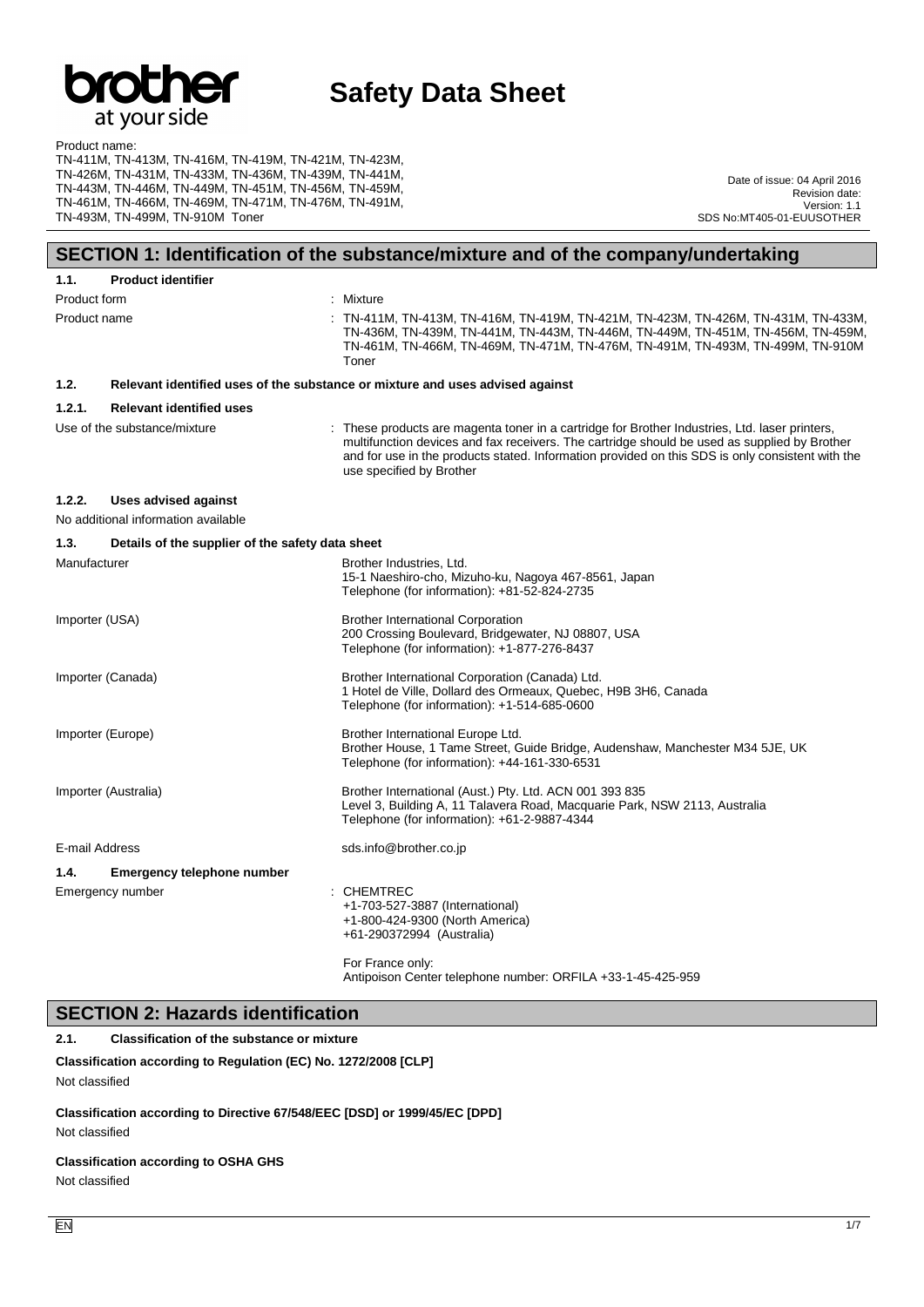# at your side

# **Safety Data Sheet**

Product name:

TN-411M, TN-413M, TN-416M, TN-419M, TN-421M, TN-423M, TN-426M, TN-431M, TN-433M, TN-436M, TN-439M, TN-441M, TN-443M, TN-446M, TN-449M, TN-451M, TN-456M, TN-459M, TN-461M, TN-466M, TN-469M, TN-471M, TN-476M, TN-491M, TN-493M, TN-499M, TN-910M Toner

#### **Australia Classification**

Not classified as hazardous according to the criteria of NOHSC

#### **2.2. Label elements**

**Labeling according to Regulation (EC) No. 1272/2008 [CLP]**

No labeling applicable

#### **2.3. Other hazards**

This substance/mixture does not meet the PBT criteria of REACH, annex XIII This substance/mixture does not meet the vPvB criteria of REACH, annex XIII

## **SECTION 3: Composition/Information on ingredients**

#### **3.2. Mixture**

| <b>Name</b>                 | <b>Product identifier</b>                 | $\%$     | <b>Classification according to</b><br><b>Regulation (EC) No. 1272/2008 [CLP]</b> |
|-----------------------------|-------------------------------------------|----------|----------------------------------------------------------------------------------|
| Styrene-acrylate copolymer  | (CAS No) 25767-47-9<br>$(EC no) -$        | 74 - 86  | Not classified                                                                   |
| <b>Fatty Acid Ester</b>     | (CAS No) **<br>$(EC no) -$                | $5 - 15$ | Not classified                                                                   |
| Pigment                     | (CAS No) **<br>$(EC \n  no)$ **           | $3 - 10$ | Not classified                                                                   |
| Styrene-acrylate Resin      | (CAS No) **<br>$(EC no) -$                | < 4      | Not classified                                                                   |
| <b>PMMA</b>                 | (CAS No) 9011-14-7<br>$(EC no) -$         | $1 - 5$  | Not classified                                                                   |
| Silicon dioxide (amorphous) | (CAS No) 112945-52-5<br>(EC no) 231-545-4 | $<$ 3    | Not classified                                                                   |
| Silicon dioxide (amorphous) | (CAS No) 844491-94-7<br>(EC no) 430-570-1 | $<$ 3    | Not classified                                                                   |

#### \*\* CONFIDENTIAL

Full text of R- and H- phrases: see section 16

# **SECTION 4: First aid measures**

| 4.1.<br>Description of first aid measures                           |                                                                                                                                       |  |
|---------------------------------------------------------------------|---------------------------------------------------------------------------------------------------------------------------------------|--|
| First-aid measures general                                          | : If symptoms persist, obtain medical attention.                                                                                      |  |
| First-aid measures after inhalation                                 | : Obtain medical attention. In case of accident by inhalation : remove casualty to fresh air and<br>keep at rest.                     |  |
| First-aid measures after skin contact                               | : Remove contaminated clothing immediately and wash affected skin with plenty of water or soap<br>and water.                          |  |
| First-aid measures after eye contact                                | : Obtain medical attention. If substance has got into the eyes, immediately wash out with plenty<br>of water for at least 15 minutes. |  |
| First-aid measures after ingestion                                  | Obtain immediate medical attention. Wash out mouth with water and give 100-200 ml of water<br>to drink.                               |  |
| 4.2.<br>Most important symptoms and effects, both acute and delayed |                                                                                                                                       |  |
| Symptoms/injuries after inhalation                                  | : For large quantities: May cause irritation to the respiratory system. Increased difficulty in<br>breathing. Sneezing. Coughing.     |  |
| Symptoms/injuries after eye contact                                 | May cause eye irritation.                                                                                                             |  |
| Symptoms/injuries after ingestion                                   | : May cause stomach ache. Unlikely route of exposure.                                                                                 |  |

#### **4.3. Indication of any immediate medical attention and special treatment needed**

Treat symptomatically.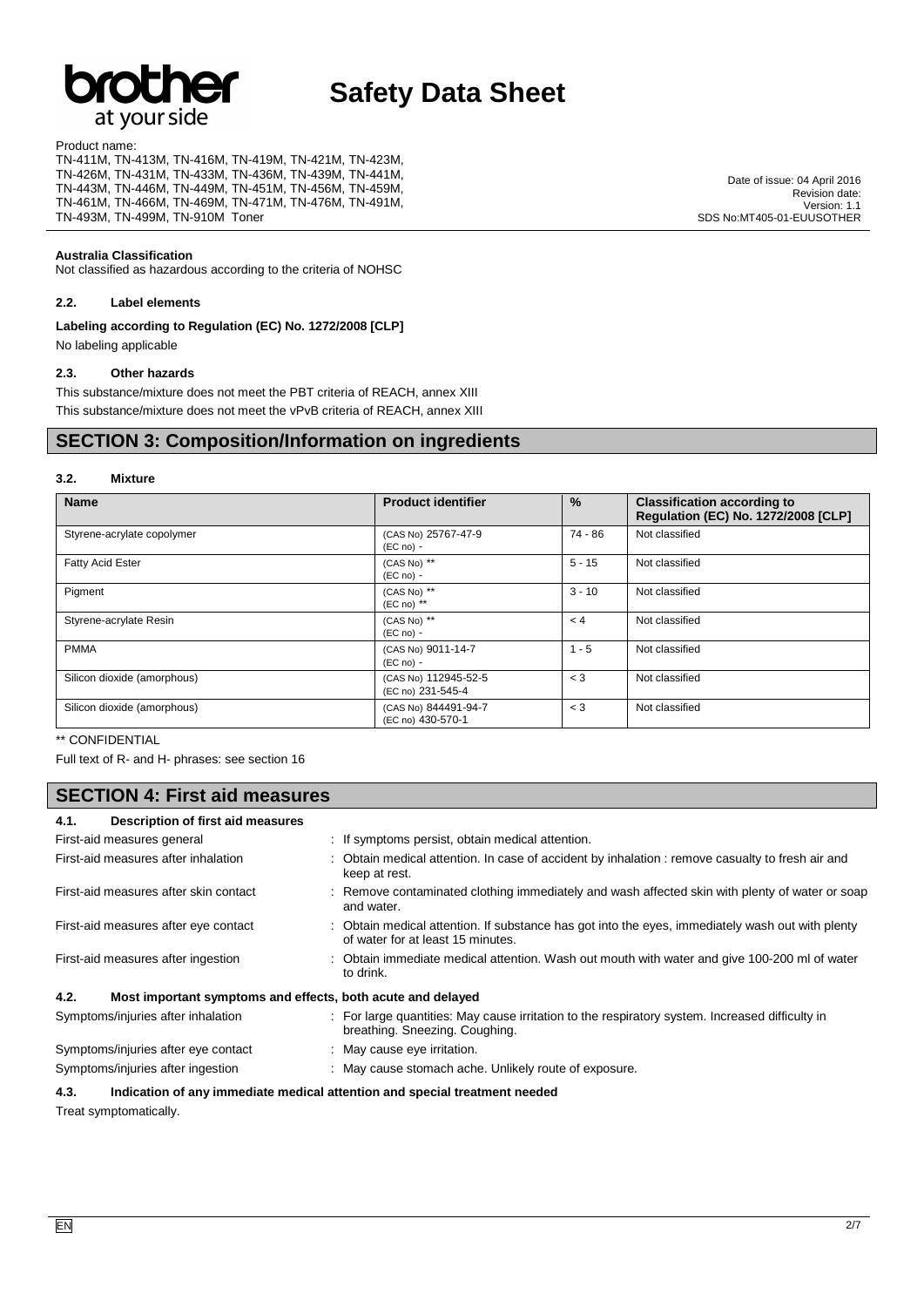

#### Product name:

TN-411M, TN-413M, TN-416M, TN-419M, TN-421M, TN-423M, TN-426M, TN-431M, TN-433M, TN-436M, TN-439M, TN-441M, TN-443M, TN-446M, TN-449M, TN-451M, TN-456M, TN-459M, TN-461M, TN-466M, TN-469M, TN-471M, TN-476M, TN-491M, TN-493M, TN-499M, TN-910M Toner

Date of issue: 04 April 2016 Revision date: Version: 1.1 SDS No:MT405-01-EUUSOTHER

| <b>SECTION 5: Firefighting measures</b>                                                              |                                                                     |  |                                                                                                                                                                                                                                                                                                                                                                                                                                                                                                                                                 |
|------------------------------------------------------------------------------------------------------|---------------------------------------------------------------------|--|-------------------------------------------------------------------------------------------------------------------------------------------------------------------------------------------------------------------------------------------------------------------------------------------------------------------------------------------------------------------------------------------------------------------------------------------------------------------------------------------------------------------------------------------------|
| <b>Extinguishing media</b><br>5.1.<br>Suitable extinguishing media<br>Unsuitable extinguishing media |                                                                     |  | Extinguish preferably with dry chemical, carbon dioxide, water, foam.<br>Do not use water jet.                                                                                                                                                                                                                                                                                                                                                                                                                                                  |
| 5.2.<br>Special hazards arising from the substance or mixture                                        |                                                                     |  |                                                                                                                                                                                                                                                                                                                                                                                                                                                                                                                                                 |
|                                                                                                      | Explosion hazard                                                    |  | : May form explosible dust clouds in air.                                                                                                                                                                                                                                                                                                                                                                                                                                                                                                       |
| 5.3.                                                                                                 | <b>Advice for firefighters</b>                                      |  |                                                                                                                                                                                                                                                                                                                                                                                                                                                                                                                                                 |
|                                                                                                      | Firefighting instructions                                           |  | Do not use high-pressure water in order to prevent creating a dust cloud and spreading fire<br>dust. Use appropriate respirator for carbon monoxide and carbon dioxide. Wear positive<br>pressure self-contained breathing apparatus (SCBA) during the attack phase of firefighting<br>operations and during cleanup in enclosed or poorly ventilated areas immediately after a fire.<br>Personnel not having suitable respiratory protection must leave the area to prevent significant<br>exposure to toxic combustion gases from any source. |
|                                                                                                      | <b>SECTION 6: Accidental release measures</b>                       |  |                                                                                                                                                                                                                                                                                                                                                                                                                                                                                                                                                 |
| 6.1.                                                                                                 | Personal precautions, protective equipment and emergency procedures |  |                                                                                                                                                                                                                                                                                                                                                                                                                                                                                                                                                 |
| 6.1.1.                                                                                               | For non-emergency personnel<br>Emergency procedures                 |  | Ensure adequate ventilation. Avoid contact with skin and eyes.                                                                                                                                                                                                                                                                                                                                                                                                                                                                                  |
| 6.1.2.                                                                                               | For emergency responders                                            |  |                                                                                                                                                                                                                                                                                                                                                                                                                                                                                                                                                 |
|                                                                                                      | Emergency procedures                                                |  | Avoid generation of dust. Do not breathe dust. A suitable dust mask or dust respirator with filter<br>type A/P may be appropriate.                                                                                                                                                                                                                                                                                                                                                                                                              |
| 6.2.                                                                                                 | <b>Environmental precautions</b>                                    |  |                                                                                                                                                                                                                                                                                                                                                                                                                                                                                                                                                 |
| Prevent substance entering sewers. Washings must be prevented from entering surface water drains.    |                                                                     |  |                                                                                                                                                                                                                                                                                                                                                                                                                                                                                                                                                 |
| 6.3.                                                                                                 | Methods and material for containment and cleaning up                |  |                                                                                                                                                                                                                                                                                                                                                                                                                                                                                                                                                 |
| Methods for cleaning up                                                                              |                                                                     |  | Sweep the spilt toner or remove it with a vacuum cleaner and transfer into a sealed container<br>carefully. Sweep slowly to minimize generation of dust during cleanup. If a vacuum cleaner is<br>used, the motor must be rated as dust explosion proof. Potential for very fine particles to be                                                                                                                                                                                                                                                |

taken into the vacuum only to be passed back into the environment due to pore size in the bag

#### **6.4. Reference to other sections**

SECTION 8: Exposure controls/personal protection. SECTION 13: Disposal considerations.

## **SECTION 7: Handling and storage**

#### **7.1. Precautions for safe handling**

Precautions for safe handling **interpretation** : Keep out of the reach of children. Avoid generation of dust. Avoid inhalation of high concentrations of dust. Avoid contact with eyes.

or filter.

#### **7.2. Conditions for safe storage, including any incompatibilities**

Storage conditions **Storage conditions** : Keep away from oxidizing agents.

#### **7.3. Specific end use(s)**

These products are magenta toner in a cartridge for Brother Industries, Ltd. laser printers, multifunction devices and fax receivers. This cartridge should be used as supplied by Brother and for use in the products stated.

# **SECTION 8: Exposure controls/personal protection**

## **8.1. Control parameters**

| Silicon dioxide (amorphous) (112945-52-5) |                                     |                                      |  |
|-------------------------------------------|-------------------------------------|--------------------------------------|--|
| USA - OSHA                                | OSHA PEL (TWA) (mg/m <sup>3</sup> ) | 20 mg/m <sup>3</sup> 20mppcf 80%SiO2 |  |
| Silicon dioxide (amorphous) (844491-94-7) |                                     |                                      |  |
| USA - OSHA                                | OSHA PEL (TWA) (mg/m <sup>3</sup> ) | 20 mg/m <sup>3</sup> 20mppcf 80%SiO2 |  |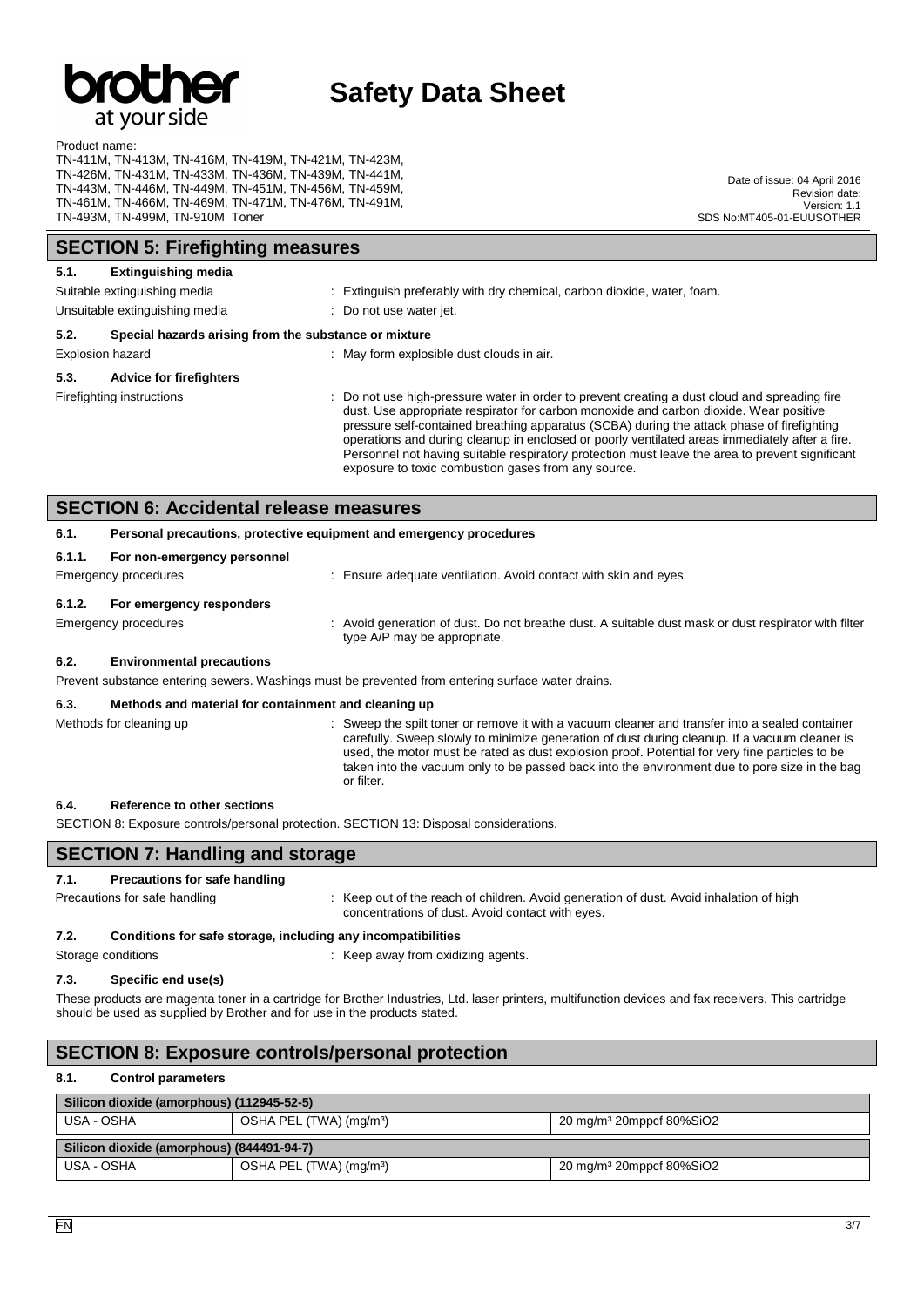

Product name:

TN-411M, TN-413M, TN-416M, TN-419M, TN-421M, TN-423M, TN-426M, TN-431M, TN-433M, TN-436M, TN-439M, TN-441M, TN-443M, TN-446M, TN-449M, TN-451M, TN-456M, TN-459M, TN-461M, TN-466M, TN-469M, TN-471M, TN-476M, TN-491M, TN-493M, TN-499M, TN-910M Toner

Date of issue: 04 April 2016 Revision date: Version: 1.1 SDS No:MT405-01-EUUSOTHER

## **8.2. Exposure controls** Appropriate engineering controls : Good general ventilation should be sufficient under normal use. Personal protective equipment : Not normally required. For use other than in normal operating procedures (such as in the event of large spill), the following should be applied: Hand protection **in the contract of the contract of the contract of the contract of the contract of the contract of the contract of the contract of the contract of the contract of the contract of the contract of the contra** Eye protection  $\qquad \qquad$ : Safety goggles. Skin and body protection : Long sleeved clothing and long pants. Respiratory protection **in the set of the COV** Meson Clarge spillages: Respirator). Environmental exposure controls : Avoid release to the environment.

# **SECTION 9: Physical and chemical properties**

#### **9.1. Information on basic physical and chemical properties** Physical state : Solid

| Appearance                                    | Powder                                                                                        |
|-----------------------------------------------|-----------------------------------------------------------------------------------------------|
| Color                                         | Magenta                                                                                       |
| Odor                                          | odorless                                                                                      |
| Odor threshold                                | No information available                                                                      |
| pH                                            | Not applicable                                                                                |
| Relative evaporation rate (butyl acetate=1)   | No information available                                                                      |
| Relative evaporation rate (ether=1)           | Not available                                                                                 |
| Melting point                                 | No information available                                                                      |
| Freezing point                                | No information available                                                                      |
| Boiling point                                 | Not applicable                                                                                |
| Flash point                                   | Not applicable                                                                                |
| Auto-ignition temperature                     | No information available                                                                      |
| Decomposition temperature                     | Not available                                                                                 |
| Flammability (solid, gas)                     | Not applicable                                                                                |
| Vapor pressure                                | Not applicable                                                                                |
| Relative vapor density at 20 °C               | Not applicable                                                                                |
| Relative density                              | No information available                                                                      |
| Relative density of saturated gas/air mixture | No information available                                                                      |
| Solubility                                    | Insoluble in water                                                                            |
| Log Pow                                       | No information available                                                                      |
| Log Kow                                       | No information available                                                                      |
| Viscosity, kinematic                          | Not applicable                                                                                |
| Viscosity, dynamic                            | Not applicable                                                                                |
| Explosive properties                          | Explosive limits of toner particles suspended in air approximately equal to that of coal dust |
| Oxidizing properties                          | No information available                                                                      |
| <b>Explosion limits</b>                       | No information available                                                                      |
|                                               |                                                                                               |

#### **9.2. Other information**

No additional information available

## **SECTION 10: Stability and reactivity**

#### **10.1. Reactivity**

No information available.

### **10.2. Chemical stability**

Stable.

#### **10.3. Possibility of hazardous reactions**

No information available.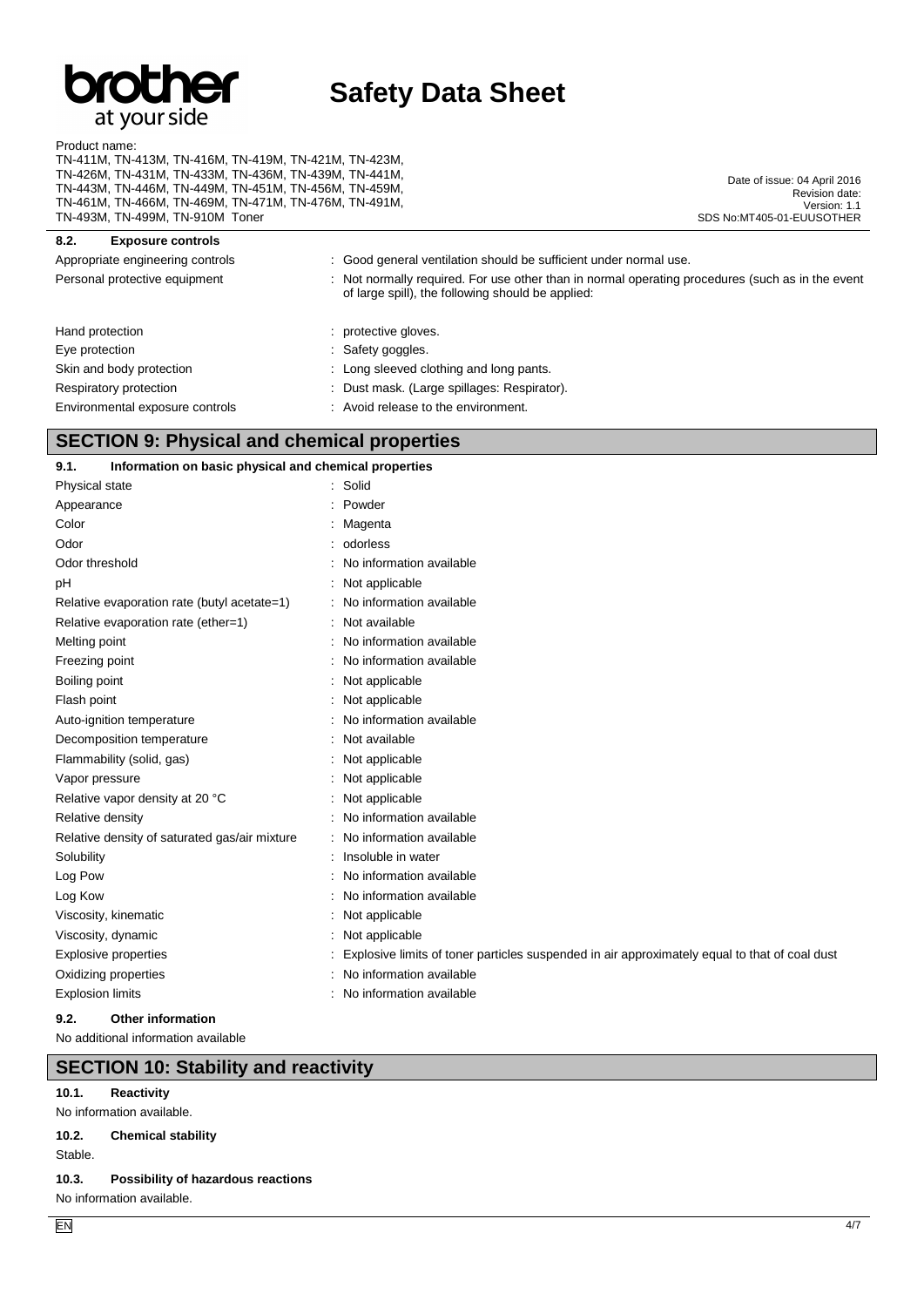# **Dr** at your side

# **Safety Data Sheet**

Product name:

TN-411M, TN-413M, TN-416M, TN-419M, TN-421M, TN-423M, TN-426M, TN-431M, TN-433M, TN-436M, TN-439M, TN-441M, TN-443M, TN-446M, TN-449M, TN-451M, TN-456M, TN-459M, TN-461M, TN-466M, TN-469M, TN-471M, TN-476M, TN-491M, TN-493M, TN-499M, TN-910M Toner

#### **10.4. Conditions to avoid**

Keep at temperature not exceeding 200 °C. Avoid friction, sparks, or other means of ignition.

#### **10.5. Incompatible materials**

Strong oxidizing agents.

#### **10.6. Hazardous decomposition products**

Carbon monoxide. Carbon dioxide. Nitrogen oxides.

# **SECTION 11: Toxicological information**

| Information on toxicological effects<br>11.1.         |                                                                                                                     |
|-------------------------------------------------------|---------------------------------------------------------------------------------------------------------------------|
| Acute toxicity                                        | : Not classified                                                                                                    |
| LD50 oral rat<br>$LC50$ inhalation rat (mg/l)         | > 2000 mg/kg (OECD 420 method)<br>> 5.1 mg/l/4h (OECD 436 method)                                                   |
| Skin corrosion/irritation                             | : Non-irritant. (OECD 404 method)<br>pH: Not applicable                                                             |
| Serious eye damage/irritation                         | : Minimal irritant to the eye. (OECD 405 method)<br>pH: Not applicable                                              |
| Respiratory or skin sensitization                     | : It is not a skin sensitizer. (OECD 429 method)                                                                    |
| Germ cell mutagenicity                                | : AMES test : Negative. (OECD 471 method)                                                                           |
| Carcinogenicity                                       | : Ingredients of this product have not been classified as carcinogens according to IARC<br>monographs, NTP and OSHA |
| Reproductive toxicity                                 | : Not classified                                                                                                    |
| Specific target organ toxicity (single exposure)      | : Not classified                                                                                                    |
| Specific target organ toxicity (repeated<br>exposure) | : Not classified                                                                                                    |
| Aspiration hazard                                     | : Not classified                                                                                                    |
|                                                       |                                                                                                                     |

# **SECTION 12: Ecological information**

| 12.1.             | <b>Toxicity</b>                           |                                                                             |
|-------------------|-------------------------------------------|-----------------------------------------------------------------------------|
| Ecology - general |                                           | : No information available.                                                 |
|                   |                                           |                                                                             |
| 12.2.             | Persistence and degradability             |                                                                             |
|                   | Persistence and degradability             | No information available.                                                   |
| 12.3.             | <b>Bioaccumulative potential</b>          |                                                                             |
| Log Pow           |                                           | No information available                                                    |
| Log Kow           |                                           | No information available                                                    |
| 12.4.             | Mobility in soil                          |                                                                             |
| Ecology - soil    |                                           | No information available.                                                   |
| 12.5.             | <b>Results of PBT and vPvB assessment</b> |                                                                             |
|                   |                                           | This substance/mixture does not meet the PBT criteria of REACH, annex XIII  |
|                   |                                           | This substance/mixture does not meet the vPvB criteria of REACH, annex XIII |

#### **12.6. Other adverse effects**

Other adverse effects in the state of the state of the state of the state of the state of the state of the state of the state of the state of the state of the state of the state of the state of the state of the state of th

Date of issue: 04 April 2016 Revision date: Version: 1.1 SDS No:MT405-01-EUUSOTHER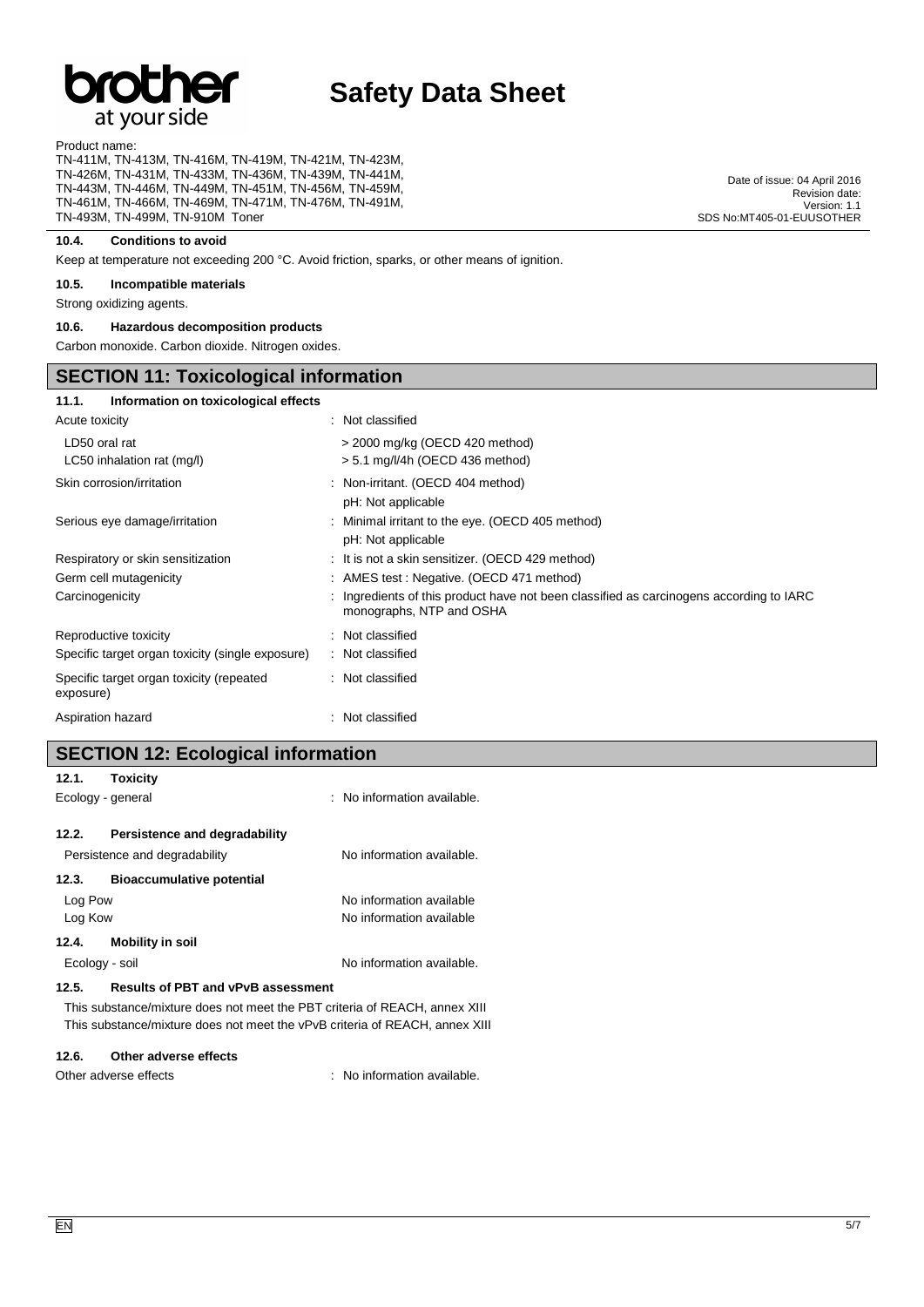

Product name: TN-411M, TN-413M, TN-416M, TN-419M, TN-421M, TN-423M, TN-426M, TN-431M, TN-433M, TN-436M, TN-439M, TN-441M, TN-443M, TN-446M, TN-449M, TN-451M, TN-456M, TN-459M, TN-461M, TN-466M, TN-469M, TN-471M, TN-476M, TN-491M, TN-493M, TN-499M, TN-910M Toner

**SECTION 13: Disposal considerations**

# **13.1. Waste treatment methods**

Waste disposal recommendations : Do not put toner or toner cartridges into a fire, this can cause fire to spread with the risk of causing burn injuries. Shred toner cartridges in a dust/explosion controlled environment. Finely dispersed particles may form explosive mixtures in the air. Dispose in accordance with federal, state and local regulations.

|                                                                                                                                                                                                                                                 | <b>SECTION 14: Transport information</b>                                                     |  |  |
|-------------------------------------------------------------------------------------------------------------------------------------------------------------------------------------------------------------------------------------------------|----------------------------------------------------------------------------------------------|--|--|
| In accordance with ADR / IMDG / IATA / DOT / UN<br>14.1.<br><b>UN number</b><br>Not regulated for transport<br>14.2.<br>UN proper shipping name<br>Proper Shipping Name (ADR/RID)<br>Proper Shipping Name (IATA)<br>Proper Shipping Name (IMDG) | None<br>None<br>None                                                                         |  |  |
| 14.3.<br>Transport hazard class(es)<br>Not applicable<br>14.4.<br>Packing group                                                                                                                                                                 |                                                                                              |  |  |
| Not applicable                                                                                                                                                                                                                                  |                                                                                              |  |  |
| 14.5.<br><b>Environmental hazards</b><br>Other information                                                                                                                                                                                      | None                                                                                         |  |  |
| 14.6.<br>Special precautions for user<br>Special transport precautions                                                                                                                                                                          | None                                                                                         |  |  |
| <b>Overland transport</b><br>14.6.1.<br>No additional information available                                                                                                                                                                     |                                                                                              |  |  |
| 14.6.2.<br><b>Transport by sea</b><br>No additional information available                                                                                                                                                                       |                                                                                              |  |  |
| 14.6.3.<br>Air transport<br>No additional information available                                                                                                                                                                                 |                                                                                              |  |  |
| 14.7.<br><b>IBC</b> code                                                                                                                                                                                                                        | Transport in bulk according to Annex II of MARPOL 73/78 and the IBC Code<br>: Not applicable |  |  |

### **SECTION 15: Regulatory information**

**15.1. Safety, health and environmental regulations/legislation specific for the substance or mixture**

#### **15.1.1. EU-Regulations**

Contains no REACH substances with Annex XVII restrictions Contains no REACH candidate substance Contains no REACH Annex XIV substances.

Date of issue: 04 April 2016 Revision date: Version: 1.1 SDS No:MT405-01-EUUSOTHER